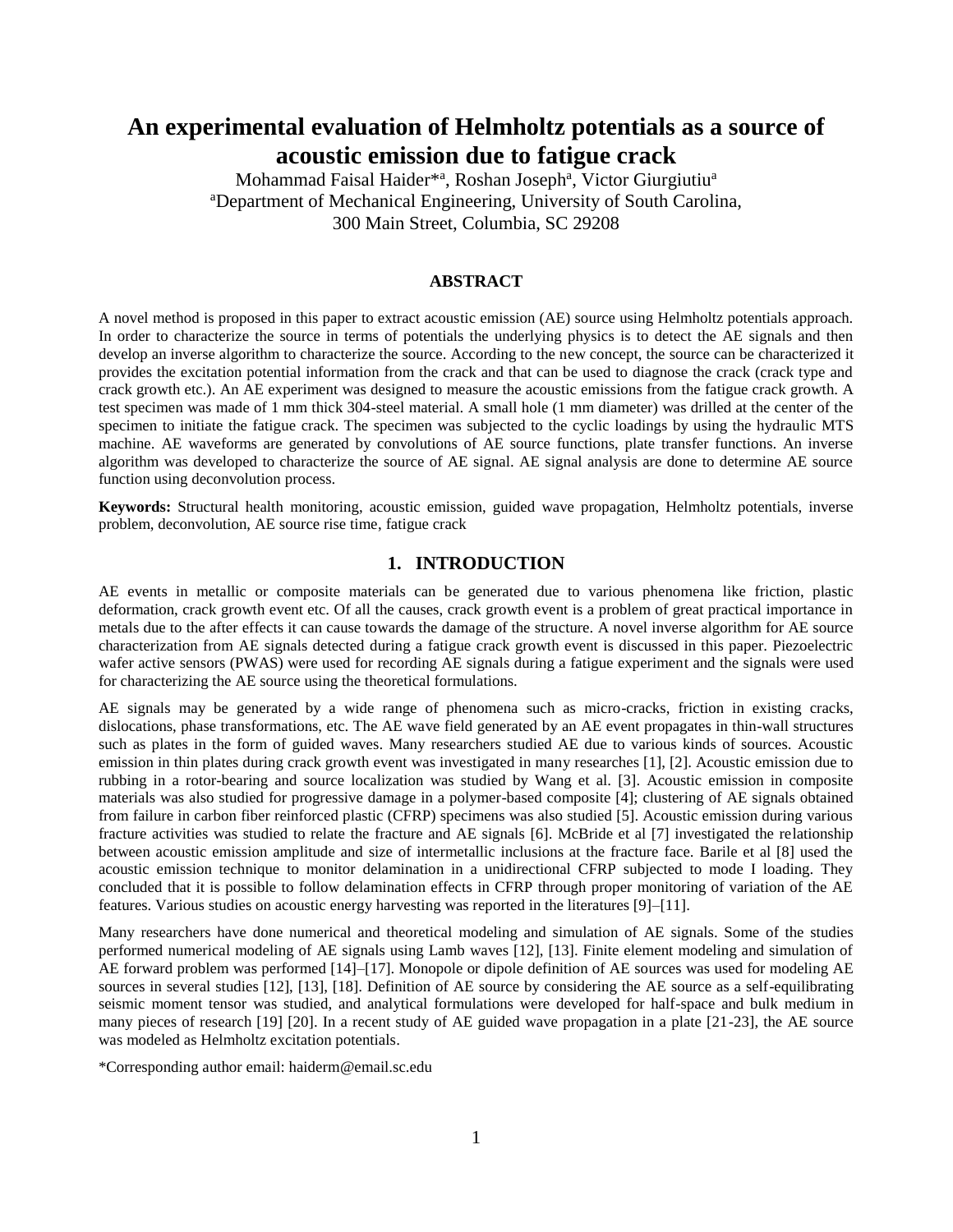#### **2. THEORY**

When a crack grows in a solid material, a region of material adjacent to the free surfaces is unloaded, and its strain energy released. The strain energy release rate is the energy that must be supplied to a crack tip for it to grow and it must be balanced by the amount of energy dissipated due to the formation of new surfaces and other dissipative processes such as plasticity. The strain energy released from a crack can be correlated with the excitation potentials.



Figure 1. Plate of thickness 2d in which straight crested Lamb waves (P+SV) propagate in the x direction due to concentrated potentials.

Figure 1 shows the plate of thickness 2d in which straight crested Lamb waves (P+SV) propagate in the x direction due to concentrated potentials at  $d_1$  distance from the top.

Navier-Lame equations in the absence of excitation force in vector form for Cartesian coordinates given as

$$
(\lambda + \mu)\vec{\nabla}\left(\vec{\nabla}\cdot\vec{u}\right) + \mu\nabla^2\vec{u} = \rho\ddot{\vec{u}}\tag{1}
$$

where,  $\vec{u} = u_x \hat{i} + u_y \hat{j} + u_z \hat{k}$ , with  $\hat{i}$ ,  $\hat{j}$ ,  $\hat{k}$  being unit vectors in the x, y, z directions respectively. If the excitation force is present, then the Navier-Lame equation can be written as follow

$$
(\lambda + \mu)\vec{\nabla}\left(\vec{\nabla}\cdot\vec{u}\right) + \mu\nabla^2\vec{u} + \rho\vec{f} = \rho\ddot{\vec{u}}\tag{2}
$$

Assume that the displacement  $\vec{u}$  can be expressed in terms of two potential functions, a scalar potential  $\Phi$  and a vector potential  $H$ , where

$$
\vec{H} = H_x \vec{i} + H_y \vec{j} + H_z \vec{k} \tag{3}
$$

$$
\vec{u} = grad \Phi + curl \vec{H} = \vec{\nabla}\Phi + \vec{\nabla}\times\vec{H}
$$
\n(4)

This equation is known as the Helmholtz equation, and is complemented by the uniqueness condition

$$
\nabla \cdot \vec{H} = 0 \tag{5}
$$

Introducing additional scalar and vector potentials  $A^*$  and  $B^*$  for body force  $f$ 

$$
\vec{f} = grad \mathbf{A}^* + curl \mathbf{B}^* = \vec{\nabla} \mathbf{A}^* + \vec{\nabla} \times \vec{B}^* \tag{6}
$$

Here,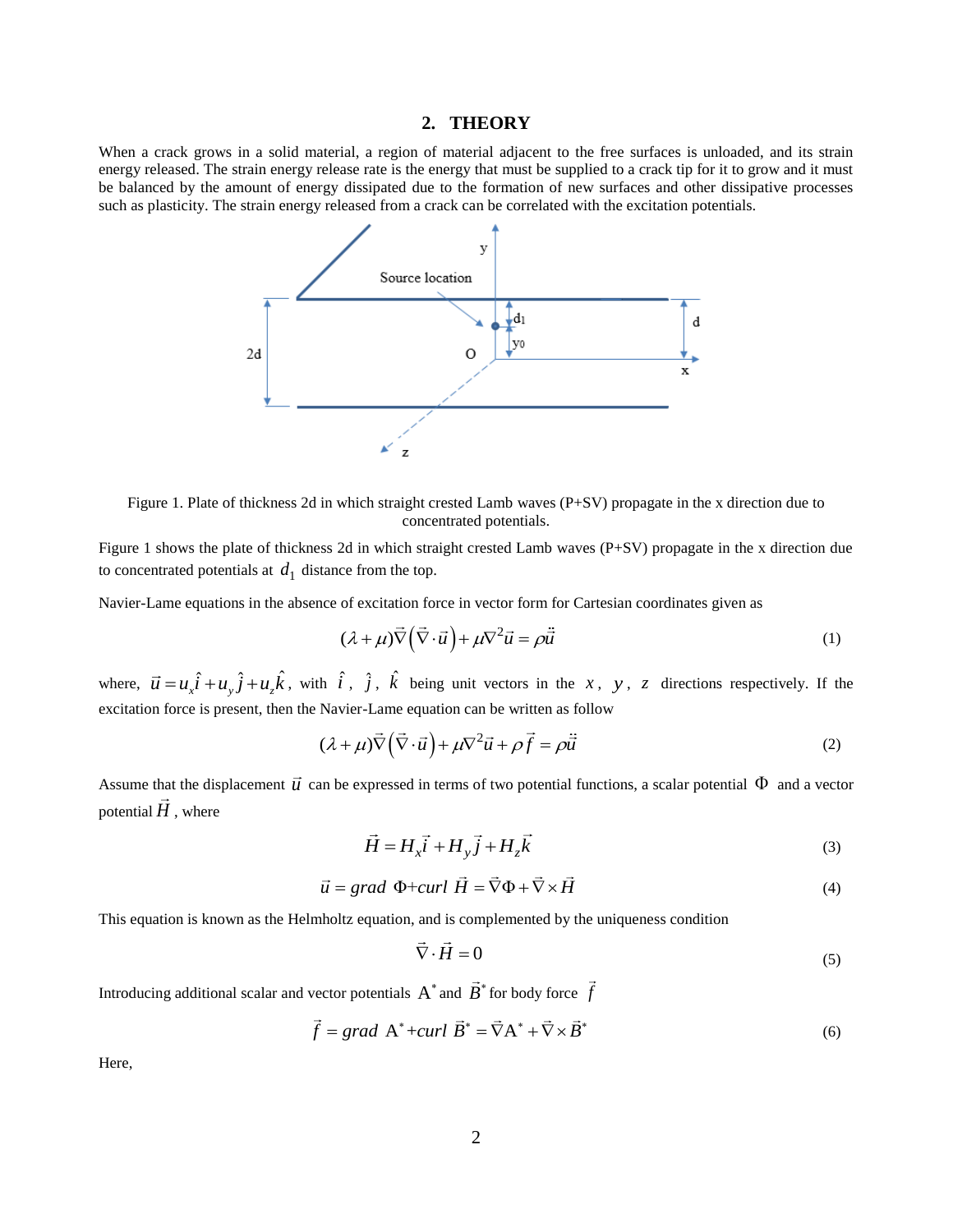$$
\overline{B}^* = B_x^* \overrightarrow{i} + B_y^* \overrightarrow{j} + B_z^* \overrightarrow{k}
$$
 (7)

The uniqueness condition is,

$$
\vec{\nabla} \cdot \vec{B}^* = 0 \tag{8}
$$

Using the Equation (4) and (6), components of equation (2) can be written as,

(4) and (6), components of equation (2) can be written as,  
\n
$$
\vec{\nabla}[(\lambda + 2\mu)(\nabla^2 \Phi) + \rho \mathbf{A}^* - \rho \vec{\Phi}] + \vec{\nabla} \times (\mu \nabla^2 \vec{H} + \rho \vec{B}^* - \rho \vec{\vec{H}}) = \vec{0}
$$
\n(9)

Upon rearrangement

$$
c_p^2 \nabla^2 \Phi + A^* = \ddot{\Phi}
$$
 (10)

$$
c_s^2 \nabla^2 \vec{H} + \vec{B}^* = \ddot{\vec{H}} \tag{11}
$$

were,  $c_p^2 = \frac{\lambda + 2}{\lambda}$  $c_P^2 = \frac{\lambda + 2\mu}{\lambda}$ ;  $\rho$  $=\frac{\lambda+2\mu}{c_s}$ ;  $c_s^2$  $c_s^2 = \frac{\mu}{\epsilon}$  $\rho$  $=$ 

For P+SV waves, the relevant potentials are  $\Phi, H_z, A, B_z$  . Equations (10) and (11) condensed to two equations

$$
c_p^2 \nabla^2 \Phi + A^* = \ddot{\Phi} \tag{12}
$$

$$
c_s^2 \nabla^2 H_z + B_z^* = \ddot{H}_z \tag{13}
$$

Upon rearranging

$$
\nabla^2 \Phi + \frac{1}{c_P^2} A^* = \frac{1}{c_P^2} \ddot{\Phi}
$$
 (14)

$$
\nabla^2 H_z + \frac{1}{c_s^2} B_z^* = \frac{1}{c_s^2} \ddot{H}_z
$$
 (15)

Assume that

$$
\frac{1}{c_P^2}A^* = A\tag{16}
$$

$$
\frac{1}{c_s^2} B_z^* = B_z \tag{17}
$$

Where,  $A$  and  $B_z$  are the modified pressure excitation potential and shear excitation potential respectively. Equation  $(16)$  and  $(17)$  become

$$
\nabla^2 \Phi + \frac{1}{c_p^2} A^* = \frac{1}{c_p^2} \ddot{\Phi}
$$
 (18)

$$
\nabla^2 H_z + \frac{1}{c_s^2} B_z^* = \frac{1}{c_s^2} \ddot{H}_z
$$
 (19)

The in-plane strain solution of Equations (18) and (19) can be written using similar formulation presented in ref [22]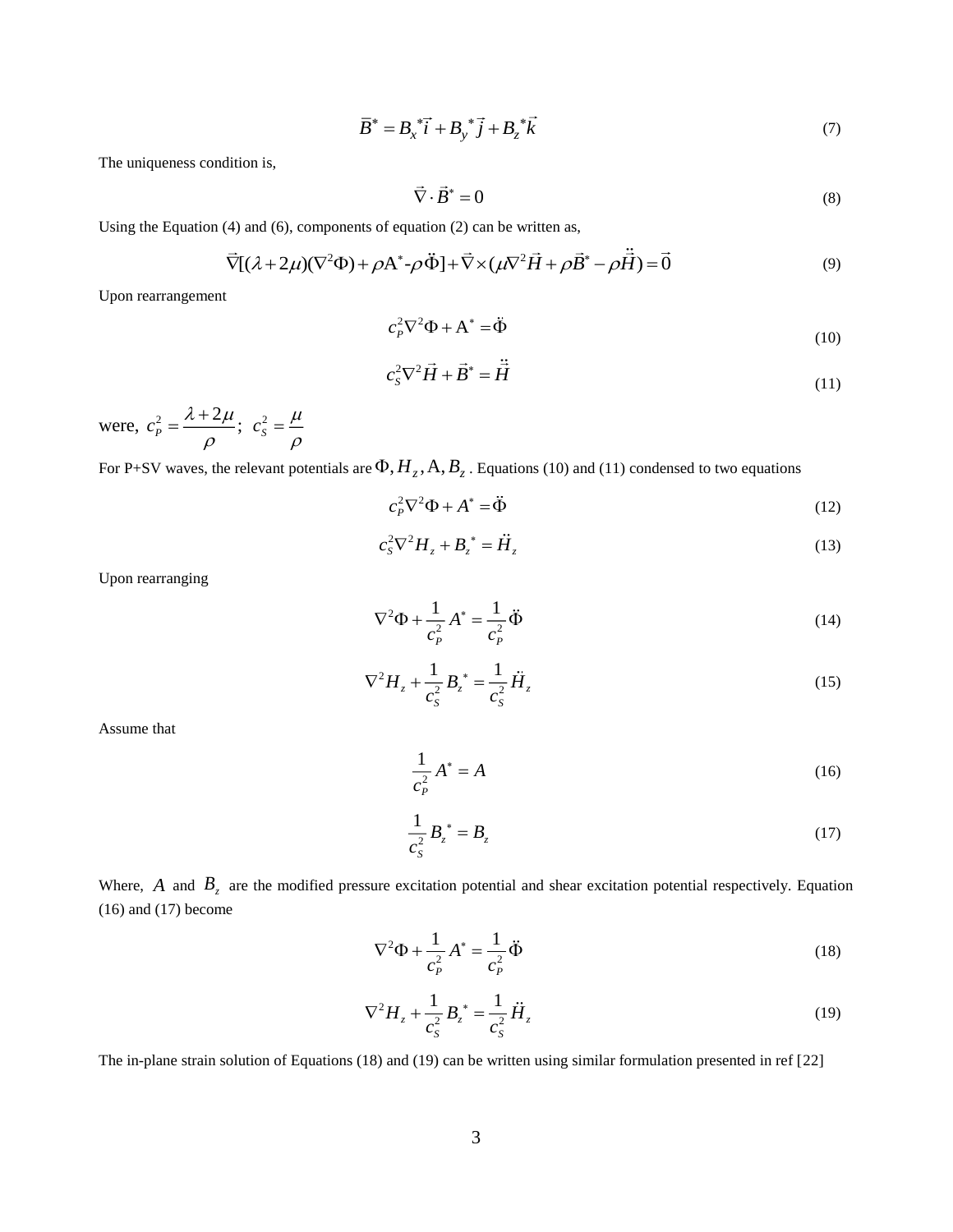$$
\overline{\mathcal{E}}_x = \left( P_s \frac{N_s}{D_s} + P_A \frac{N_A}{D_A} \right) \tag{20}
$$

$$
N_s = -\xi^2 (\xi^2 - \eta_s^2) \cos \eta_p d \sin \eta_s d + 2i \xi^2 \eta_p \eta_s \sin \eta_p d \cos \eta_s d
$$
  
\n
$$
N_A = -\xi^2 (2\xi \eta_s \eta_p \sin \eta_s d \sin \eta_p d) - i\xi \eta_s (\xi^2 - \eta_s^2) \sin \eta_p d \sin \eta_s d
$$
\n(21)

$$
P_{s} = (\xi^{2} - \eta_{s}^{2}) \frac{A e^{-i\eta_{p} y_{0}}}{2\eta_{p}} \sin \eta_{p} d_{1} + 2\xi \eta_{s} \frac{B_{z} e^{-i\eta_{s} y_{0}}}{2\eta_{s}} \cos \eta_{s} d_{1}
$$
(22)

$$
P_A = 2\xi\eta_p \frac{Ae^{-i\eta_p y_0}}{2\eta_p} \cos\eta_p d_1 + (\xi^2 - \eta_s^2) \frac{B_z e^{-i\eta_s y_0}}{2\eta_s} \sin\eta_s d_1
$$
 (23)

Here  $P_s$  and  $P_A$  are the source terms for symmetric and antisymmetric Lamb wave modes respectively.

The complete solution of displacement is the superposition of the symmetric, antisymmetric solution (bulk wave solution is not considered here). Displacement solution in the physical domain is obtained by taking inverse Fourier transform of Equation (20)

$$
\varepsilon_{x} = i \left( \sum_{j=0}^{j_{s}} \left[ P_{S}(\xi_{j}^{S}) \frac{N_{S}(\xi_{j}^{S})}{D_{S}'(\xi_{j}^{S})} \right] e^{i(\xi_{j}^{S}x - \omega t)} + \sum_{j=0}^{j_{A}} \left[ P_{A}(\xi_{j}^{A}) \frac{N_{A}(\xi_{j}^{A})}{D_{A}'(\xi_{j}^{A})} \right] e^{i(\xi_{j}^{A}x - \omega t)} \right)
$$
(24)

As we can see from equations (22) and (23), for top surface source ( $d_1 = 0$ ) the sources are decoupled. Therefore, the pressure excitation potential only contributes the A0 Lamb wave mode and shear excitation potentials contributes to only shear excitation potentials.

#### **3. EXPERIMENTAL METHODS**

An in situ AE measurement experiment was performed in a steel specimen during a fatigue crack growth experiment. Steel 304 specimen, a commonly used material for nuclear applications was chosen for manufacturing the test specimens. From a large Steel-304 plate, coupons of dimensions 103 mm width, 305 mm length and 1 mm thickness were manufactured by using a vertical metal cutting band saw. The dimensions of the specimen is larger than the conventional MTS fatigue specimen, which are narrower than the present dimension. The wider geometry of the specimen will cause the acoustic waves generating from the crack to travel more distance to the edges. This will cause the signals to die out after reflection from the boundaries due to geometric spreading and material damping before reaching the sensors. The material properties of the specimen material were 200 GPa modulus of elasticity, 8000 kg/m<sup>3</sup>density, and 0.29 Poisson's ratio.

The experiment for capturing AE due to fatigue crack growth was performed in two stages. In stage 1 a fatigue crack in the specimen was generated by fatigue cyclic loading. The first step in stage one was drilling a circular hole at the geometric center of the specimen. Circular hole at the geometric center of the specimen would cause stress intensity at the edges of the hole during the fatigue loading. This stress intensity would cause generation of fatigue crack at the edges of the hole during fatigue loading. The specimen was mounted on the hydraulic MTS machine and the MTS grips were used to hold the specimen tightly. For the pre crack generation fatigue loading from 30 kN to 3.3 kN at a frequency of 4 Hz was applied. This fatigue loading was applied on the specimen until a tip to tip crack of 6 mm was generated.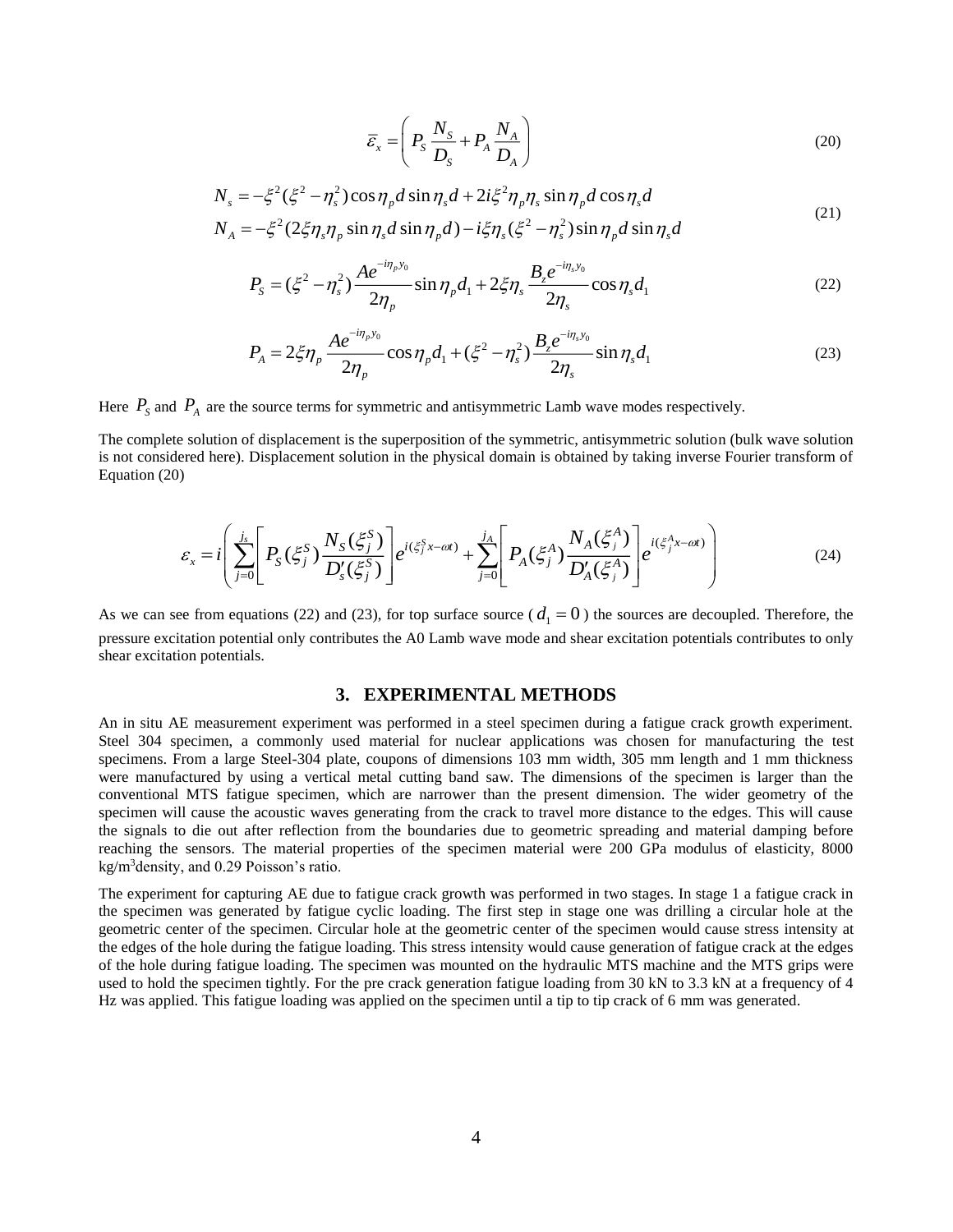

Figure 2. Specimen mounted on the MTS machine for fatigue pre-crack generation



Figure 3. Specimen used for AE signal measurement. Specimen was manufactured of steel 304 material, 103 mm width and 305 mm length

After the generation of the pre-crack (Figure 2), stage 2 of the experiment was performed. During this stage the sensor installation and AE signal capture during the fatigue experiment using the sensors and AE system were performed. After the crack was generated the specimen was taken out of MTS machine and the PWAS sensors were installed on the specimen by using M-Bond 200 adhesive. The sensors were installed in a diamond configuration as represented in Figure 3. This diamond configuration was chosen to observe the angular variation of the AE signals, and to understand in which direction the AE signals are propagating the strongest. The fatigue loading was varied between 18 kN and 1.8 kN (corresponding to 80 % and 8 % of the yield strength of the material) with a loading rate of 0.5 Hz. The AE signals sensed by PWAS were recorded using Mistras AE system. AE signals recorded were post-processed and analyzed.

The experimental set up for capturing AE signal from a fatigue crack growth event is presented in Figure 4. AE signals during crack growth event was captured by four PWAS network installed at a distance 40 mm from the hole as shown in Figure 3. Test specimen installed with PWAS transducer is mounted on MTS machine. The PWAS transducer was connected to acoustic pre- amplifier. The acoustic preamplifier is a band pass filter which filter out signals between 30 to 700 kHz. The pre-amplifier is then connected to 4 channel Mistras AE system for processing the signals.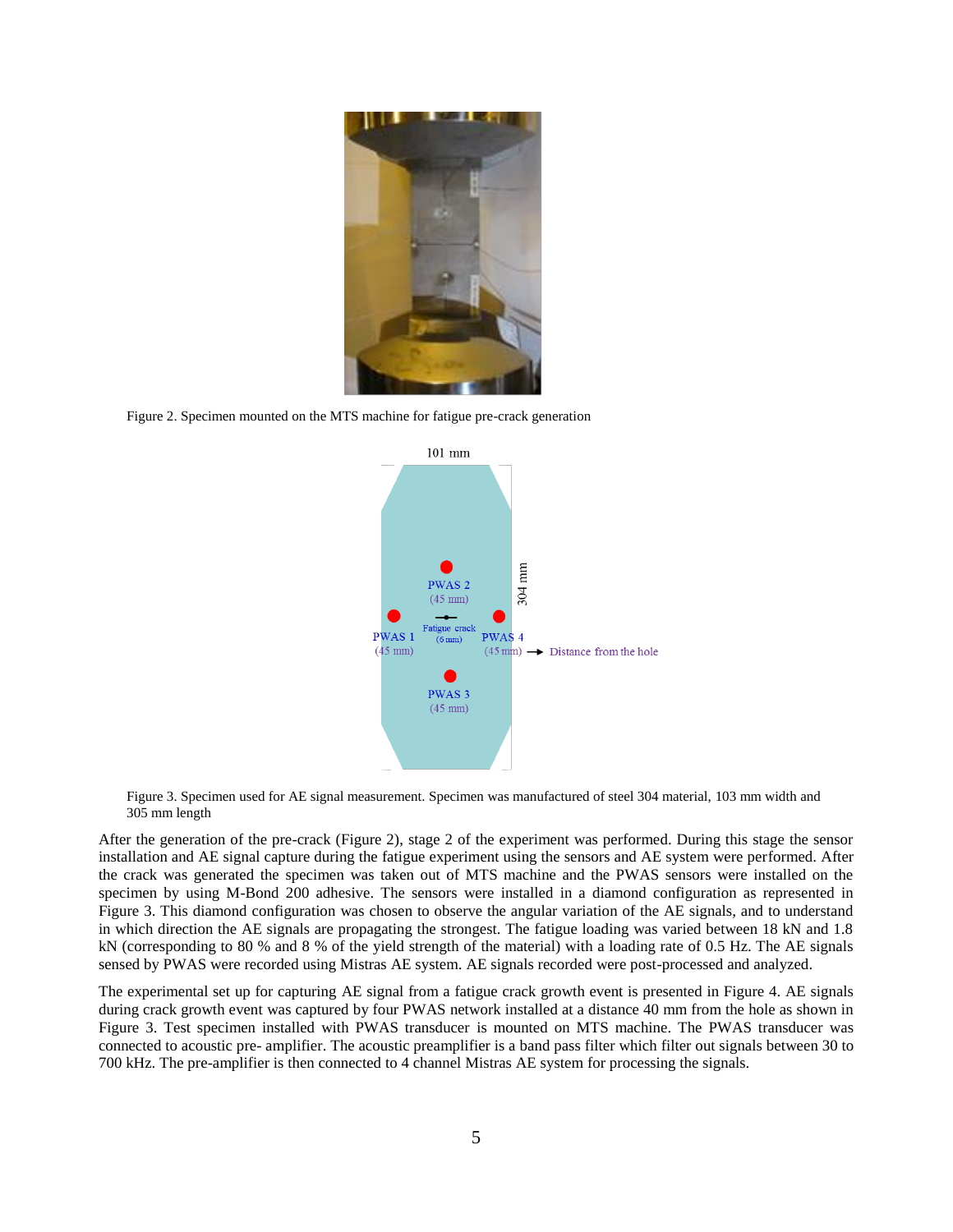

Figure 4. Experimental set up for capturing fatigue AE signals

# **4. RESULTS AND DISCUSSION**

Figure 5 shows the four different AE signals from PWAS 4 during fatigue crack growth. It can be observed from the figure that the time of flight of the signals is around 17 µs.



Figure 5. Four different AE signals collected at PWAS 4 during the fatigue crack growth experiment (amplitude is in mV)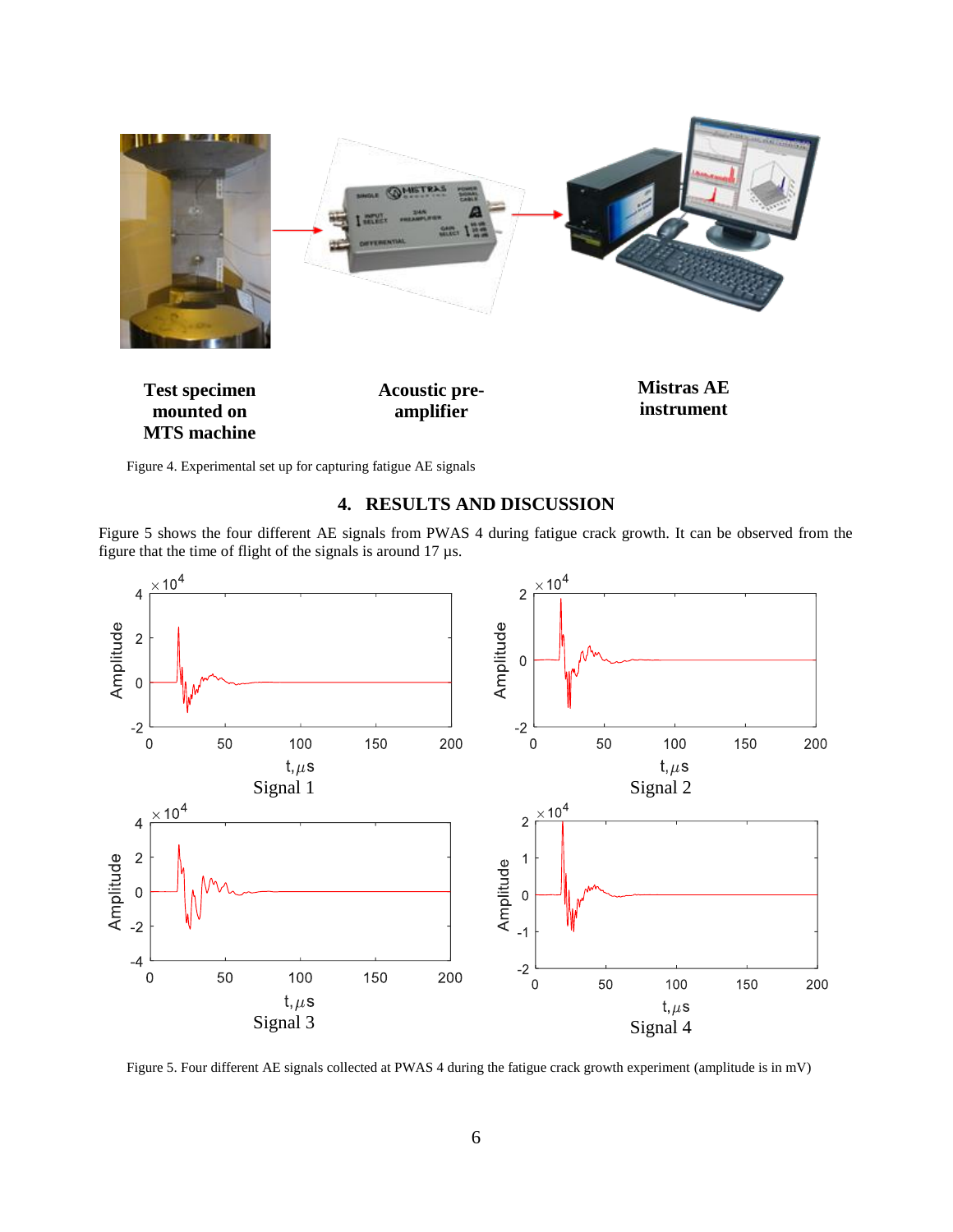

Figure 6. STFT of four AE signals captured. STFT is super-imposed with the time-frequency curves of S0, A0 and SH0 modes.

The qualitative change in the signal can be observed due to the change in the frequency contents. Figure 6 shows the time-frequency analysis of these signals. The short time Fourier transform (STFT) signal is super-imposed with the timefrequency curves of S0, A0 and SH0 modes. This superimposition can identify which wave packet correspond to which Lamb wave mode. It can be illustrated from the figures that there is a slight difference in the frequency contents of the signal. The major frequency contents are in between 30 kHz to 300 kHz. As it can be observed from Figure 6 that the dominant mode is the A0 Lamb wave mode for all of the AE signals. According to equations (22) and (23), top surface source  $(d_1 = 0)$  decoupled the Lamb wave modes due to excitation potentials. The pressure excitation potential only contributes the A0 Lamb wave mode and shear excitation potentials contributes to only shear excitation potentials. For 1 mm thick plate the AE source can be assumed as a top surface source. As the AE signal mainly contains A0 mode therefore, the A0 mode should be generated due to pressure potential excitation. An inverse algorithm can be used to find the pressure potential source from the A0 components of the AE guided wave signal from the crack. Figure 7 shows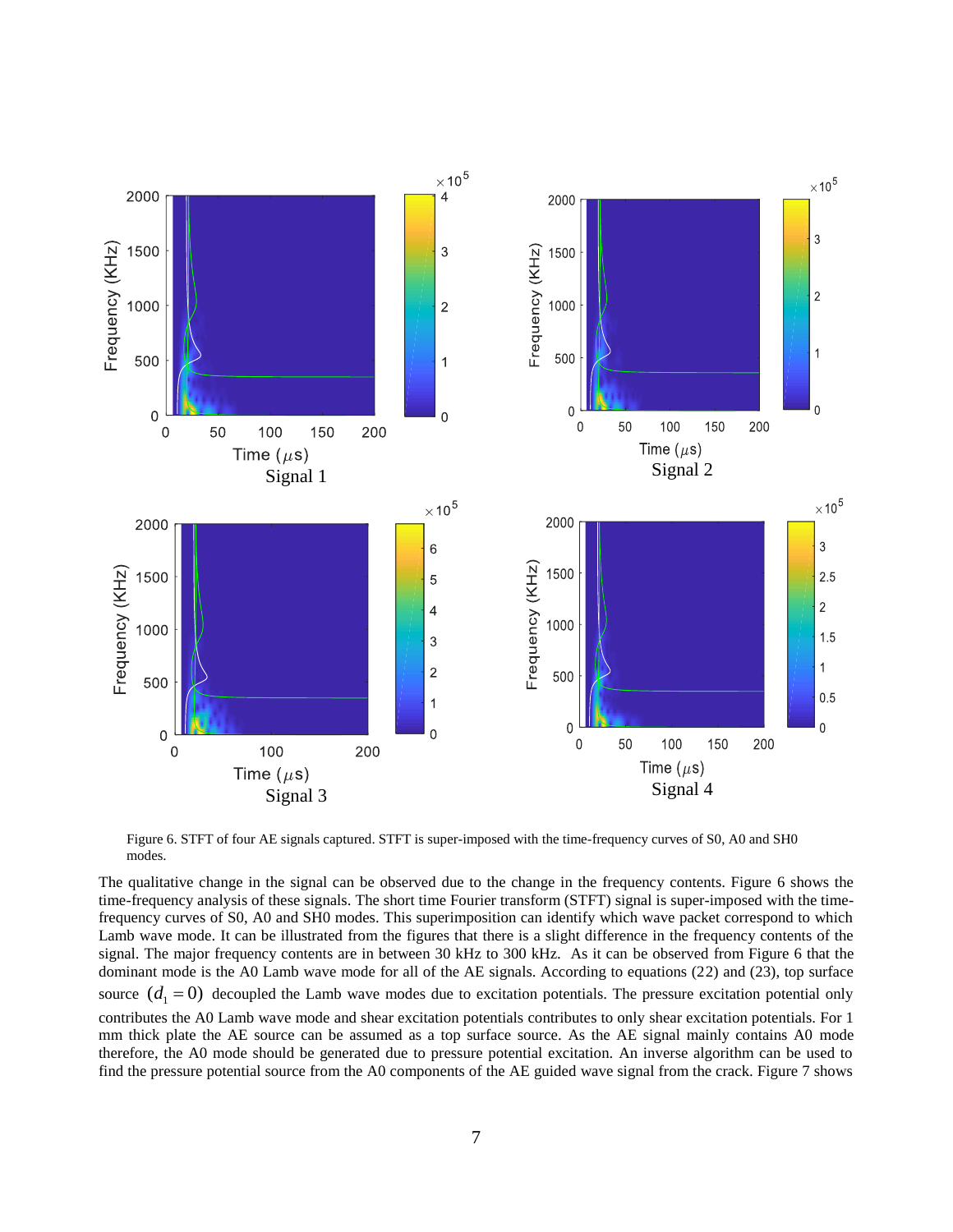the inverse algorithm to solve source potential from the received AE signals. In numerical analysis STFT was done on the time domain AE signals to get the separated Lamb wave modes. Then, frequency contents of the AE signal are divided by plate transfer function to get the source term. Then the excitation signals are calculated in frequency domain. Finally, an inverse Fourier transform was done to get the time domain excitation signals from frequency response excitation signals.

Figure 8 shows the de-convoluted time domain excitation signal. As we can see from the figure the time of rise of the four signals are 4.25 µs, 4.63 μs, 4.87 µs and 4.26 µs respectively. The values are very close to each other and confirm that the sources are from the fatigue crack growth. The short rise time of the excitation source refer to a wide band of frequency components.



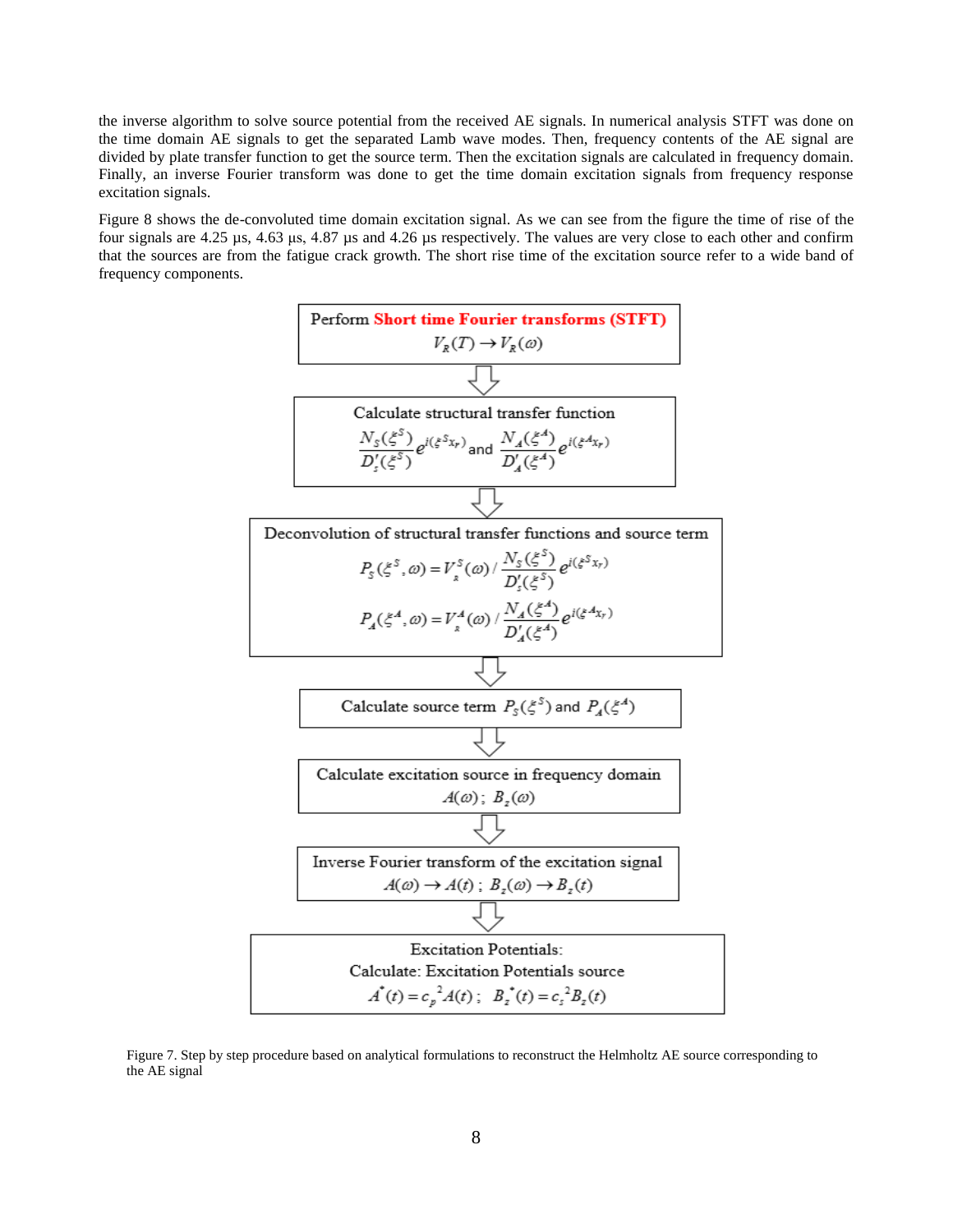

Figure 8. Helmholtz AE source definition corresponding to the AE signals recorded from fatigue experiment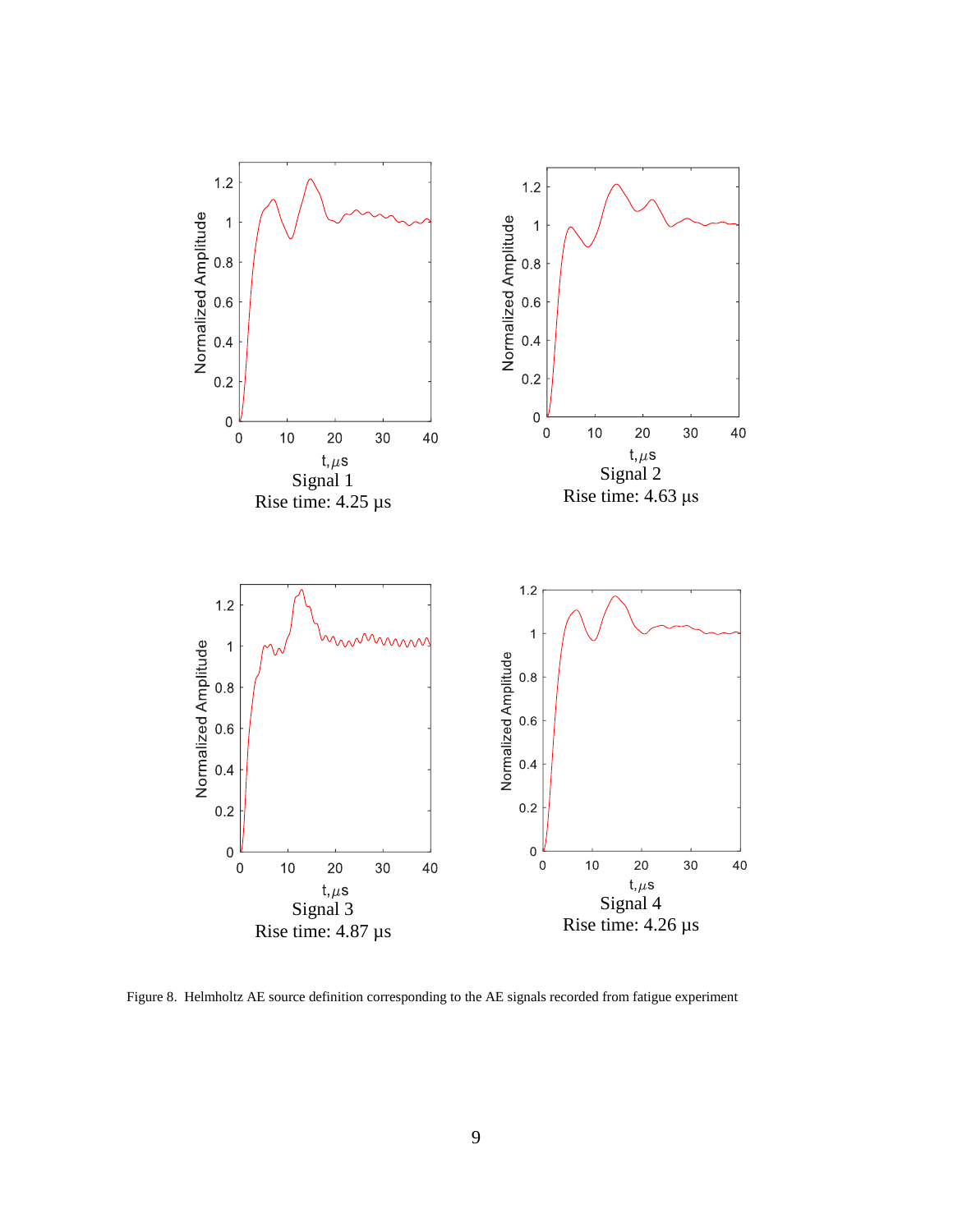#### **5. SUMMARY, CONCLUSIONS AND FUTURE WORK**

#### **5.1 Summary and conclusions**

AE source potentials produce the guided wave in the plate. An experiment was designed to extract physical AE signals from a fatigue crack growth. A time-frequency analysis of time domain signal was done to analyze the frequency content and to separate the Lamb wave modes of the captured AE signals. Frequency contents helped to distinguish different source types. An inverse algorithm was then be developed to characterize the AE source during crack propagation. The rise time was found to be equal for all of the AE signals. Therefore, it can conclude that the AE source are generated from a common source which is a crack tip during crack propagation. The source characterization can provide information about excitation potential released from the crack. Therefore, it may help to generate a qualitative as well quantitative description of the crack propagation phenomenon. This research could help to develop numerical methodology for processing factual data about the amplitude and time-evolution of the AE source potentials. A further extensive study on the effect of plate thickness, AE rise time, and AE source depth would be recommended.

#### **5.2 Future work**

A further experimental study on the effect of plate thickness, and AE source depth would be recommended. A correlation between AE source rise time and crack growth rate need to be established.

#### **ACKNOWLEDGEMENT**

This work was supported by US Department of Energy (DOE), Office of Nuclear Energy grant numbers DE-NE 0008400, the Air Force Office of Scientific Research (AFOSR) grant number FA9550-16-1-0401, Office of Naval Research (ONR) grant number N00014-17-1-2829, Office of the Vice President for Research, University of South Carolina and crowdfunding from experiment.com.

### **RFERENCES**

- [1] M. Y. Bhuiyan and V. Giurgiutiu, "The signatures of acoustic emission waveforms from fatigue crack advancing in thin metallic plates," *Smart Mater. Struct.*, vol. 27, no. 1, p. 15019, 2018.
- [2] H. Mei, M. Haider, R. Joseph, A. Migot, and V. Giurgiutiu, "Recent Advances in Piezoelectric Wafer Active Sensors for Structural Health Monitoring Applications," *Sensors*, vol. 19, no. 2, p. 383, 2019.
- [3] Q. Wang and F. Chu, "Experimental determination of the rubbing location by means of acoustic emission and wavelet transform," *J. Sound Vib.*, vol. 248, no. 1, pp. 91–103, Nov. 2001.
- [4] M. Bentahar and R. El Guerjouma, "Monitoring progressive damage in polymer-based composite using nonlinear dynamics and acoustic emission," *J. Acoust. Soc. Am.*, vol. 125, no. 1, pp. EL39-EL44, 2009.
- [5] M. G. R. Sause, A. Gribov, A. R. Unwin, and S. Horn, "Pattern recognition approach to identify natural clusters of acoustic emission signals," *Pattern Recognit. Lett.*, vol. 33, no. 1, pp. 17–23, Jan. 2012.
- [6] S. M. Cousland and C. M. Scala, "Acoustic emission during the plastic deformation of aluminium alloys 2024 and 2124," *Mater. Sci. Eng.*, vol. 57, no. 1, pp. 23–29, Jan. 1983.
- [7] S. L. McBride, J. W. MacLachlan, and B. P. Paradis, "Acoustic emission and inclusion fracture in 7075 aluminum alloys," *J. Nondestruct. Eval.*, vol. 2, no. 1, pp. 35–41, 1981.
- [8] C. Barile, C. Casavola, and G. Pappalettera, "Acoustic emission waveform analysis in CFRP under Mode I test," *Eng. Fract. Mech.*, no. December 2017, pp. 0–1, 2018.
- [9] S. B. M. Saadatzi, F. Mir, M. N. Saadatzi, V. Tavaf, "Modeling of a 3D acoustoelastic metamaterial energy harvester," in *Active and Passive Smart Structures and Integrated Systems XII*, 2018.
- [10]S. B. M. Saadatzi, F. Mir, M. N. Saadatzi, "Modeling and Fabrication of a Multi-axial Piezoelectric Energy Harvester based on a Metamaterial-inspired Structure," *IEEE Sens. J.*, vol. 18, no. 22, 2018.
- [11]S. B. M. Saadatzi, M. N. Saadatzi, R. Ahmed, "An electro-dynamic 3-dimensional vibration test bed for engineering testing," in *Industrial and Commercial Applications of Smart Structures Technologies*, 2017.
- [12]R. Joseph, M. Y. Bhuiyan, and V. Giurgiutiu, "Acoustic emission source modeling in a plate using buried moment tensors," *Proc. SPIE (Health Monit. Struct. Biol. Syst.*, vol. 10170, no. May, pp. 1017028-1–8, 2017.
- [13]R. Joseph *et al.*, "Active health monitoring of TN32 dry cask using a scaled down model," *Proc. SPIE (Health Monit. Struct. Biol. Syst*, no. March, 2018.